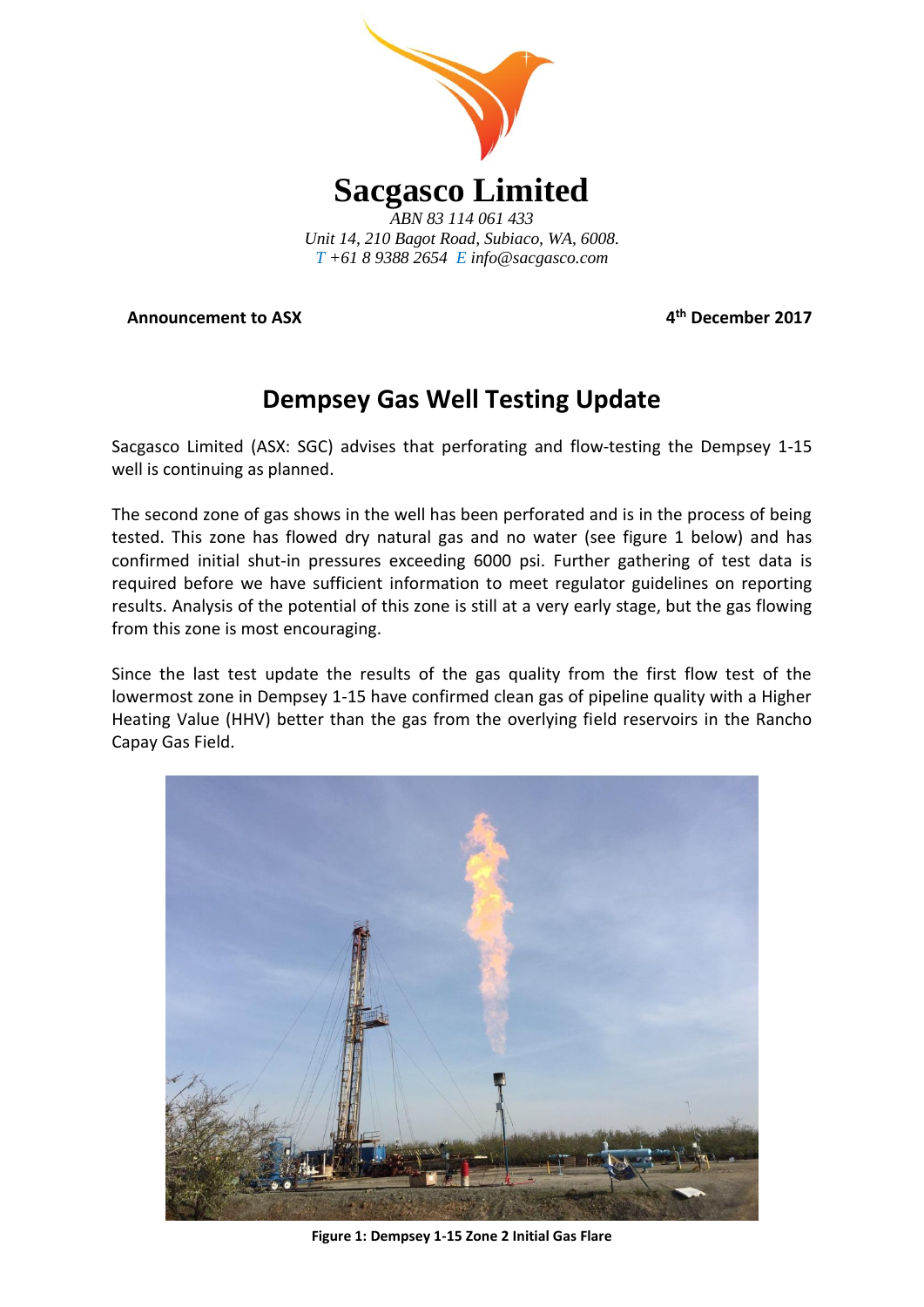### Working Interests (WI) in the Dempsey Gas Project:

| Sacgasco Limited (ASX: SGC) (Operator)   | 50% |
|------------------------------------------|-----|
| Empyrean Energy PLC (LON: EME)           | 30% |
| Pancontinental Oil and Gas NL (ASX: PCL) | 10% |
| Xstate Resources Limited (ASX: XST)      | 10% |

Gary Jeffery, Managing Director of Sacgasco commented:

"This test, coming on the heels of the initial zone gas flows, confirms that Dempsey is indeed a very significant gas discovery in the Northern Sacramento Basin. Our activities to date confirm that extensive zones of gas saturated sediments exist at Dempsey, and by data and analogy elsewhere in the basin.

As previously advised, the Dempsey 1-15 well intersected a number of porous potential reservoir zones which resulted in significant gas shows while drilling.

The testing program has followed good oilfield practise by beginning testing from the bottom of the well. These tests are not in order of interpreted potential based on quality of log and gas show response. Two zones have been tested so far, and while we are focused on initial reporting on the data from this second zone, we have multiple more zones to test below the field production level reservoirs.

The test program has also been carried out in a methodical and measured way to ensure safe outcomes. The Dempsey reservoirs are very high pressure and we are working in a considered fashion to ensure we deliver the best outcome for shareholders. Notably, the well activities include extensive exploration components that require the assessment of information from each operation as the basis of design for the following stage. This analysis between tests takes some time to ensure we get the maximum resource information in an efficient way.

At this early time in the testing we are not in position to provide details on the test or its commercial significance. Additional information will be provided as further test results are recorded and analysed and their significance is assessed. We look forward to providing an update on current testing shortly.

While work is still ongoing on Dempsey, and this is our primary focus at this time, we have continued planning for a re-entry of the Alvares gas discovery well – a further reflection of our confidence that we are in the early stages of proving up a large petroleum system in the Sacramento Basin."

## **For and on behalf of the Board of Sacgasco Limited.**

**Gary Jeffery Ben Jarvis**

**Managing Director Six Degrees Investor Relations +61 8 9388 2654 +61 (0) 413 150 448**

#### **About Sacgasco Limited (ASX: SGC)**

Sacgasco Limited (ASX: SGC) is an Australian-based energy company focused on conventional gas exploration and production in the Sacramento Basin, onshore California. Sacgasco has an extensive portfolio of natural gas